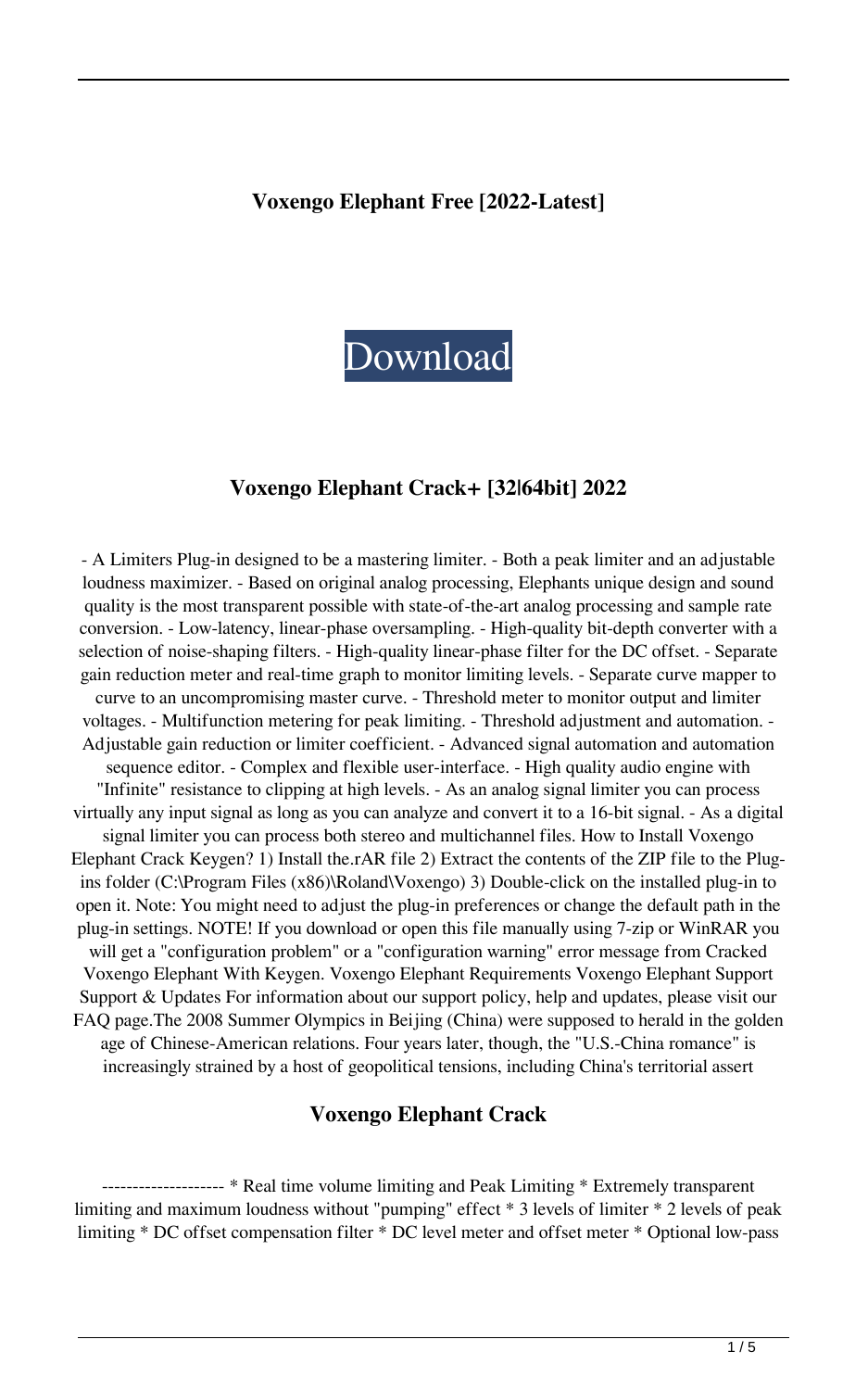or high-pass filter \* Digital domain and analog domain \* Audio signal can be put to the digital domain or the analog domain \* A high quality bit depth converter with Noise shaping \* Set-up two different waveforms from the same source \* Convert from 12-bit PCM to the 16-bit PCM \* Float to Int16  $*$  Bit depth from 1 to 32  $*$  Change the speed  $*$  Connect with the output or input  $*$ 16kHz and 24kHz sampling rates supported \* It can be used for normal stereo and stereo surround \* Speed up to 11.4 times \* Stereo or surround \* Mastering - also for instance peak limiting in all domains \* Peak limiting of 16-bit PCM audio \* 16-bit and 24-bit input and output support \* Maximum loudness of 0dBu \* Stereo - also surround \* Peak limiter, extremely transparent and no pumping effect \* Volume limit, extremely transparent and no pumping effect \* Stereo - also for instance surround \* Volume limit, extremely transparent and no pumping effect \* Peak limiter, extremely transparent and no pumping effect \* Volume limit, extremely transparent and no pumping effect \* No pumping effect \* Extremely transparent volume limit \* Easy to use \* Extremely transparent volume limit \* No pumping effect \* Extremely transparent volume limit \* No pumping effect \* Extremely transparent volume limit \* No pumping effect \* Extremely transparent volume limit \* No pumping effect \* Extremely transparent volume limit \* No pumping effect \* Extremely transparent volume limit \* No pumping effect \* Extremely transparent volume limit \* No pumping effect \* Extremely transparent volume limit \* No pumping effect \* Extremely transparent volume limit \* No pumping effect \* Extremely transparent volume limit \* No pumping effect \* Extremely transparent volume limit \* No pumping effect \* Extremely transparent volume limit \* No pumping effect \* Extremely transparent volume limit \* No pumping effect \* Extremely transparent volume limit \* No pumping effect \* Extremely transparent volume limit \* No pumping effect \* Extremely 81e310abbf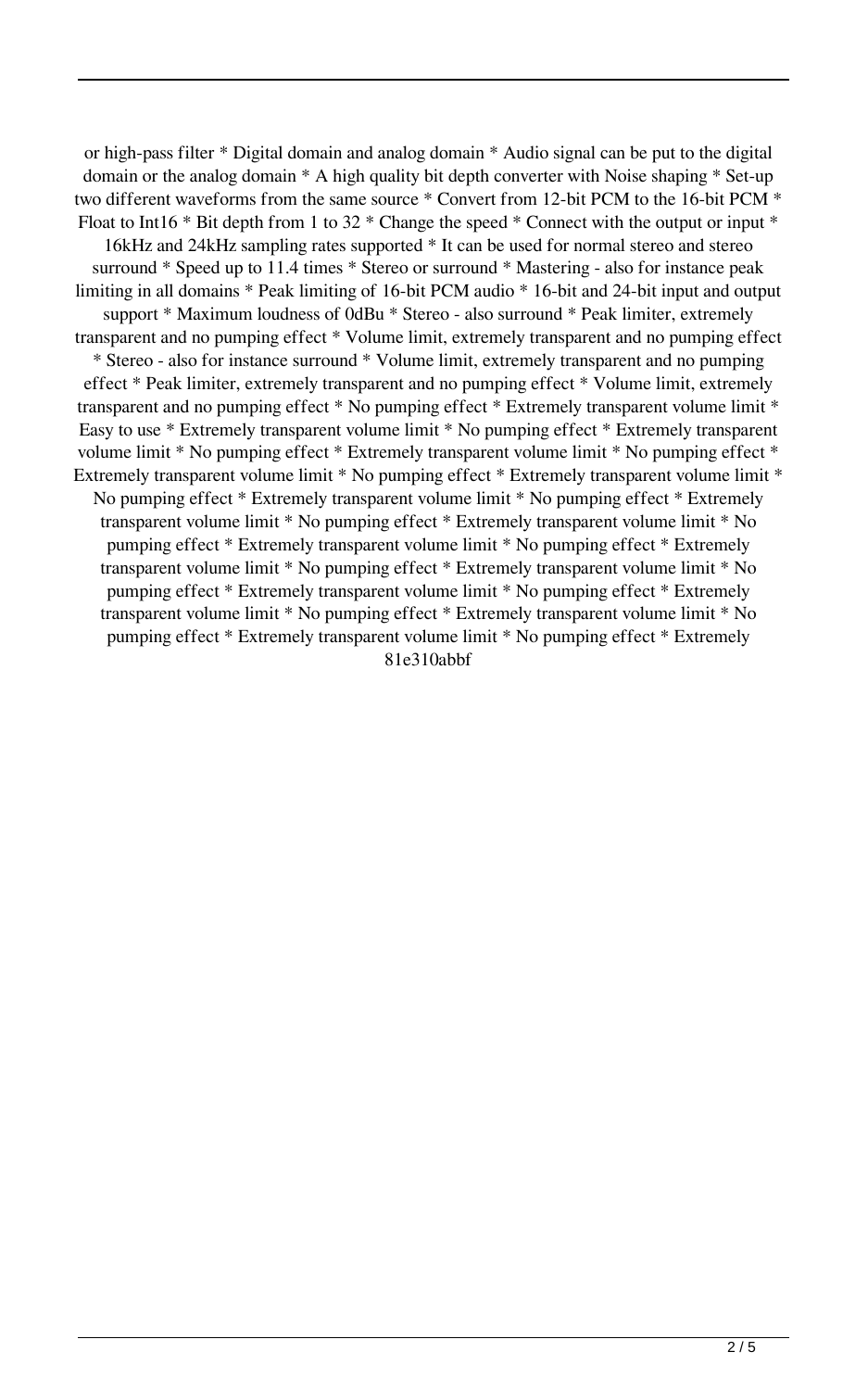# **Voxengo Elephant Crack License Key Full [Mac/Win]**

POWERFUL LEVELING LIMITER Each year, more and more people demand powerful levelers because they want to maximize the overall loudness of their music, the best quality in their work and even have fun and watch their friends and family listen. AVAILABLE IN TWO VERSIONS Elephant is designed to be a mastering limiter. That is to say, it is designed to boost loudness. For this reason, there are two versions of this software; the Mastering Elephant is a limiters with an optimum maximum and minimum volume. The Mastering Elephant is designed to limit a volume of audio material to increase its overall loudness. It does not add any level boost and therefore does not alter the original signal level. The EQ Elephant, on the other hand, is designed to help you maximize your gain reduction. This version has a peak limit that can go higher than +6db. This means you can limit the peak amplitude of your music to any value you want, even more than 10db, which is incredible when we talk about audio mastering. The gain reduction can also be calibrated in dB, so you can always remain in your optimal zone. Noise shaping: It is possible to increase the dynamic range of your audio material using the NoiseShaping function. This function helps you maximize the dynamic range of your music and sound material when using its peak limitation. It works like the Pro Tools function called "Peak Shaper", and it is the same with which you can use to your advantage even more in your productions. The noise shaping is available only in the EQ version. Limit the volume: As a mastering limiter, Elephant has a built-in peak limiter. This means that you can have your music or audio material limit its amplitude up to a maximum volume. This is perfect when you need to sound-limit the sound energy of your music or sound material, and also when you need to limit the loudness of it. It is also used to sound-limit the sound energy of live performances. Limiting the volume is done when the input volume is louder than the output volume. The sound energy of your music is then reduced. You can do this by using a gain reduction meter. If you need to sound-limit the overall volume, you can use the Mastering Elephant, which has a maximum and minimum volume level. Limiting the level: As a mastering limiter,

### **What's New In Voxengo Elephant?**

Despite its small size, Elephant is a massive limiter plug-in. Like its predecessor, Voxengo's elephant shaped limiter delivers top-notch performance. Unlike its predecessor, it not only has a completely redesigned user interface, it also has some incredibly useful extra features including a dedicated utility for mastering (mixing) your audio. Voxengo elephant delivers not just superior limiting and loudness maximization, it also has a totally transparent limiter. Unlike many existing limiters, it does not adjust the dynamic structure of the processed audio material but instead brings sound limiting and loudness maximization without any audible "pumping" effects. Elephants built-in linear-phase oversampling is a new standard in peak limiting and loudness maximization. Elephants high quality bit depth converter with an optional noise shaping, allows you to finish your music and audio productions with a spark. Elephant, also featuring a highquality bit-depth converter with an optional noise-shaping, allows you to further improve the quality of the music you produce. Voxengo Elephant Features Loudness maximization: Elephant is a limiter that can deliver the loudest levels of your music. There is no stopping Elephant's limiter - it knows no limits. Elephant will maximise the level of your music and audio material.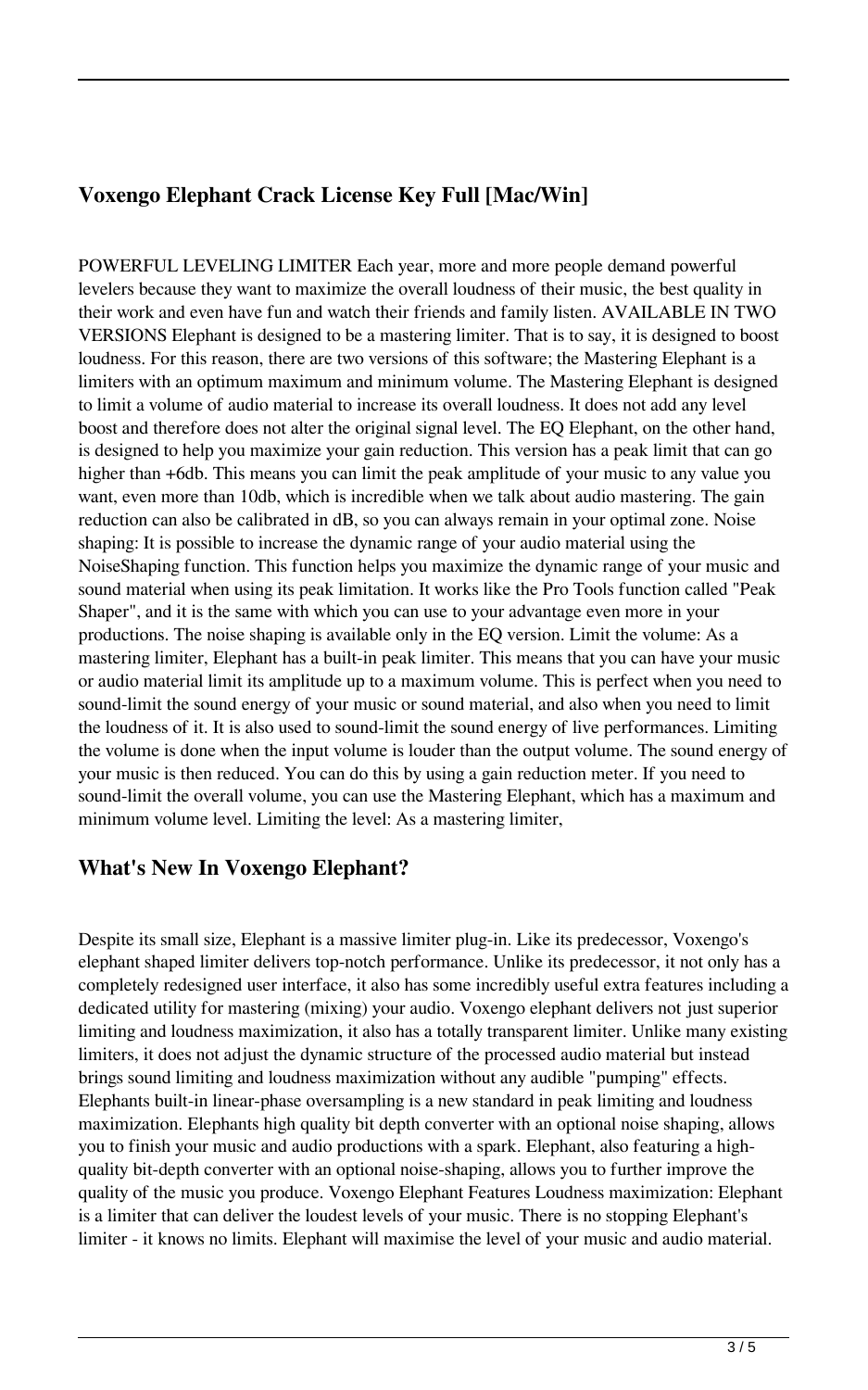Maximum transparency: Even though Elephant is a 100% transparent limiter, it is perfectly safe for all your audio material. You wont notice any pumping effect. Channel-based-limiting: You can set up one or multiple levels for each of your channels. For example, you can set up limiters for vocals and guitars, while leaving drums untouched. Crossfade-based: You can adjust the cross-fade transition between the limiters on multiple channels. Phase-based: An adjustable phase-based limiter, which makes for a very transparent limiter. Even without a gain reduction meter, you can quickly find the limit point where your music breaks into noise. Stereo versus multichannel limiter: You can switch between limiting for stereo and limiting for multichannel material. This way you can take advantage of the benefits of the limiter on stereo while mixing your material on multichannel without the limitations of a channel-based limiter. This only applies if you add stereo effects such as reverb or delay to your stereo-channel material. Musical equalizer: When the volume of the